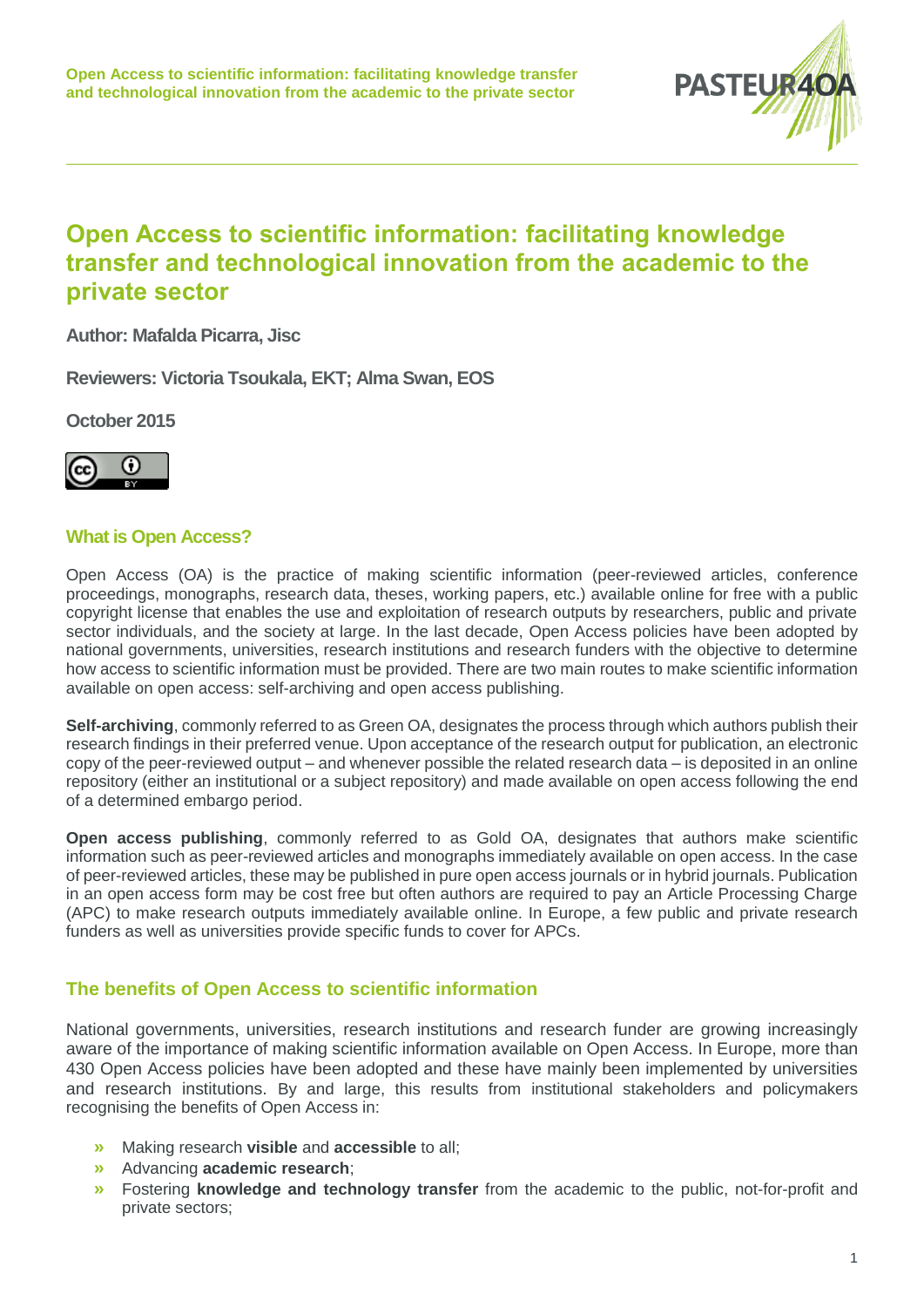

- **»** Enhancing the **innovative potential** of universities, research institutions and research-intensive organisations and companies;
- **»** Enabling **new collaborations** and **interdisciplinary research**;
- **»** Nurturing a **science-literate** and research-literate **society**; and
- **»** Delivering increased **returns on investment in publicly funded research**.

Research funders, in similitude to universities and research institutions have also been paving the way towards promoting open access to scientific information. The most relevant example is the European Commission whose strategy towards Open Science seeks 'to make research more open, global, collaborative, creative and closer to society' by changing the way in which 'research is carried out, disseminated, deployed and transformed<sup>'1</sup> through the use of digital technologies, networks and the media (Figure 1). Open Science is a process which seeks to promote ways in which scientific information is shared more widely between academic communities and with the society in general. It involves the dissemination of scientific publications (peerreviewed articles) and research data in open forms which make it more easily accessible and re-usable.



Figure 1: The European Commission's vision for Open Science

Accordingly, the EC considers that open access to scientific publications and research data leads to:

- **»** 'Accelerat[ing] **innovation** (faster to market = faster growth);
- **»** Foster[ing] **collaboration** and avoid[ing] duplication of effort (greater efficiency);
- **»** Build[ing] on previous **research** results (improved quality of results);
- **»** Involv[ing] citizens and society (improved transparency of the scientific process)<sup>2</sup>.

Overall, the advantages resultant from granting free access to scientific information have spillover effects in all sectors of society and play an important role in driving economic, social and technological progress.

*'I am starting up a medical technology company. Open access to technical literature is extraordinarily useful to [non-academically] affiliated people'* 

1 Open Science[, https://goo.gl/recyGk](https://goo.gl/recyGk)

 $\overline{a}$ 

2 Towards Better Access to Scientific Information: Boosting the Benefits of Public Investments in Research, <http://goo.gl/JTmZ72>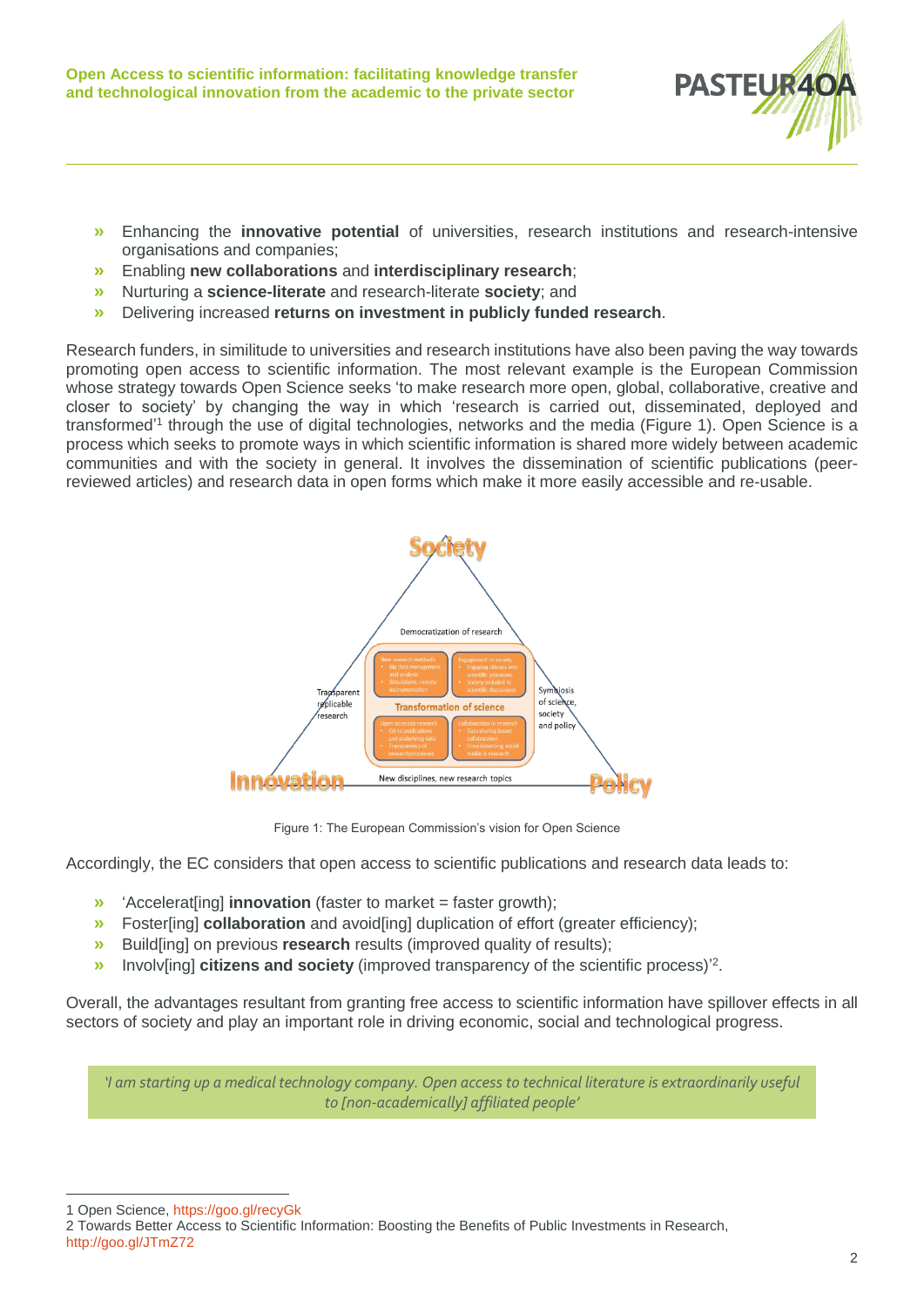

# **The role of Universities in transferring knowledge from the academic to the private sector**

In the information age, knowledge and technology play a crucial role in advancing national economic growth. The advances made in digital information and communication technologies have also facilitated a greater **sharing of scientific information** inside and outside the academic sphere which have direct implications to national economies. In the last decades, the role of universities has extended beyond 'the traditional research and teaching mission'<sup>3</sup> . Universities contribution to the production, **transmission and dissemination of**  scientific knowledge means that they are also perceived as economic agents<sup>4</sup>. The information revolution has also meant that academic researchers have wider access to information and possess a broader set of skills and expertise. Thus, researchers apply the knowledge acquired and the skills developed to investigate and generate new ideas that can result both in improving the quality and efficiency of products and processes but also in developing innovative solutions to address key societal challenges<sup>5</sup>.

The outputs resultant from publicly funded research are valuable to R&D performing companies, to companies with a strong technology base or with a strong innovation focus but also to non-research intensive companies. It has been observed that **research users from the private<sup>6</sup> , public<sup>7</sup> and voluntary<sup>8</sup> sectors** can benefit from the research conducted in universities. For instance, by improving the quality of the products developed and services provided, by enabling the development of **new applications**, by experimenting with **new uses** for existing materials, by reducing **product development cycles**, or even by informing the development and adoption of new policies at the organisational or even governmental level. In 2011, a study on access to research and technical information in Danish knowledge-based SMEs showed that 'twenty-seven percent of the products and 19% of the

*'The emerging era of science-based collaborations between academia and industry offers advantages to both entities and a means by which academic institutions and industry can address global challenges to their* 

processes developed or introduced during the last three years [2008-2011] would have been delayed or abandoned without access to academic research'. Ultimately, these '**new products contribute[d] to an average 46% of annual sales**' 9 .

> *'I am a Ph.D. engineer at a U.S. telecommunications company. Having open access to research articles greatly enhances my ability to develop new products for the worldwide market'*

Access to scientific information means that 'an increasing stock of useful knowledge<sup>'10</sup> becomes available to private sector companies (Figure 2). In some cases, private sector workers involved in industrial R&D activities '**employ science as a set of tools and stock knowledge** to be tapped in problem-solving'<sup>11</sup>. Accordingly, applied R&D starts with the need to address a particular problem or to achieve a particular objective and by applying scientific knowledge and research skills private sector workers are able to achieve a particular goal. In other cases, **new product ideas and process innovations** developed by private sector companies are a direct result from academic research. Overall, the transfer of knowledge from the academic to the private sector 'stimulates and enhances R&D performed by firms as well as expands the range of technologically exploitable opportunities'<sup>12</sup> .

 $\overline{a}$ 3 Indicators of University-Industry Knowledge Transfer Performance and their Implications for Universities: Evidence from the UK's HE-BCI Survey, p. 3,<http://goo.gl/fYAo07>

<sup>4</sup> The Knowledge-Based Economy,<http://goo.gl/vvYMB2>

<sup>5</sup> Europe's Societal Challenges: An Analysis of Global Societal Trends to 2030 and their Impact on the EU[, http://goo.gl/Fp9kIm](http://goo.gl/Fp9kIm) 6 Benefits to the Private Sector of Open Access to Higher Education and Scholarly Research, <http://goo.gl/eqGHRD>

<sup>7</sup> Benefits of Open Access to Scholarly Research to the Public Sector[, http://goo.gl/MfKJ8t](http://goo.gl/MfKJ8t)

<sup>8</sup> Benefits of Open Access to Scholarly Research for Voluntary and Charitable Sector Organisations,<http://goo.gl/FoSGzl>

<sup>9</sup> Access to Research and Technical Information in Denmark, p. 8[, http://goo.gl/n0cHbm](http://goo.gl/n0cHbm)

<sup>10</sup> Access by UK Small and Medium-sized Enterprises to Professional and Academic Information, p. 5[, http://goo.gl/5W2Lye](http://goo.gl/5W2Lye) 11 On the Sources and Significance of Inter-industry Differences in Technological Opportunities, p. 10,<http://goo.gl/5TMdGR>

<sup>12</sup> The Benefits from Publicly Funded Research, p. 8[, http://goo.gl/7N06lx](http://goo.gl/7N06lx)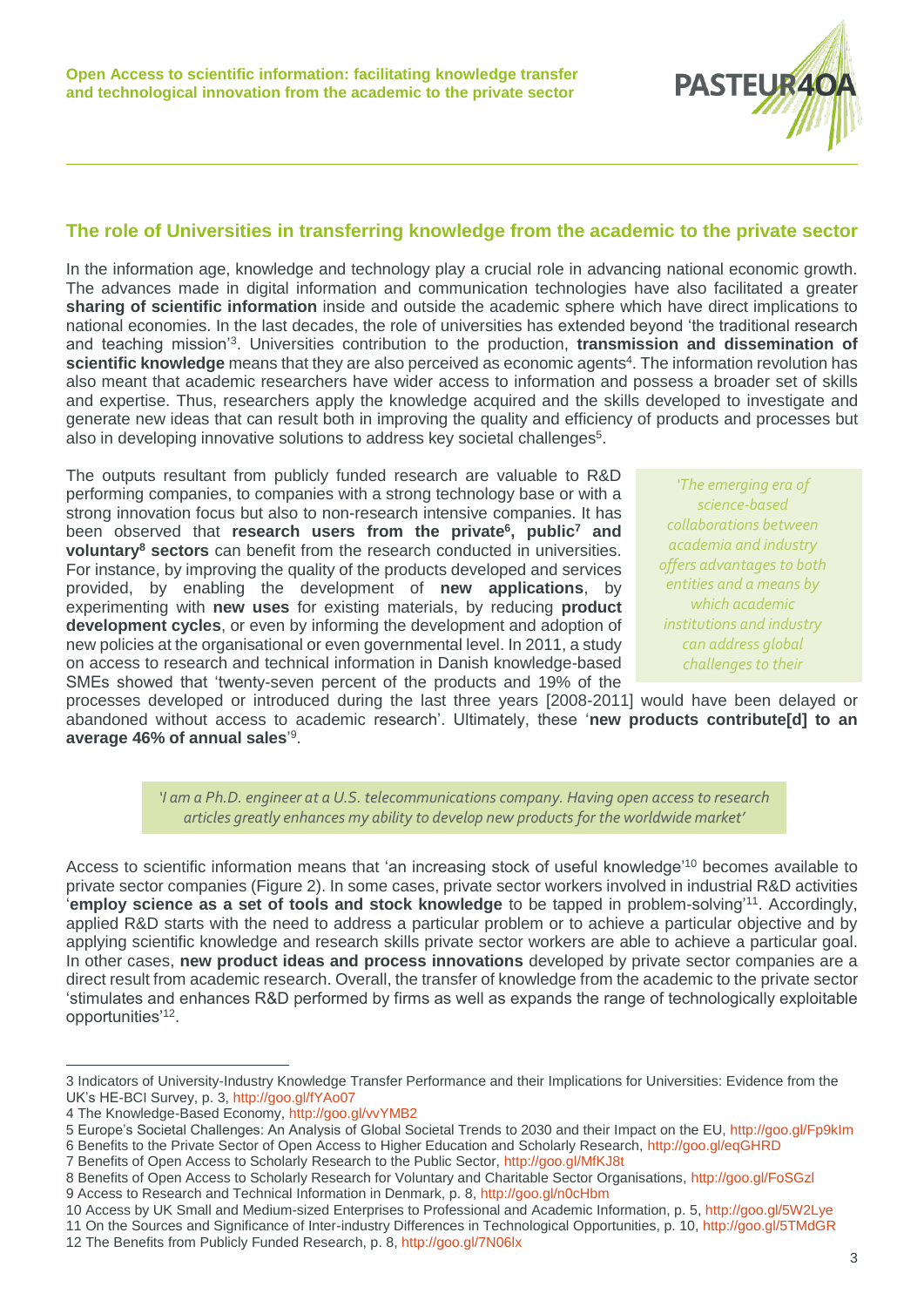



Figure 2: Open Access to scientific information enables a broader transfer of knowledge from the academic to the private sector and promotes technological innovation

# **How knowledge is transferred from the academic to the private sector**

Knowledge can be transferred from the academic to the private sector through distinct routes<sup>13</sup>. The most common routes for knowledge and technology transfer include:

- **» Publications** (e.g. scientific publications, co-publications);
- **»** Participation in conferences, professional networks and boards;
- **»** Mobility (e.g. temporary exchange/mobility of personnel from the public to the private sector);
- **»** Informal contacts/networks (e.g. alumni groups);
- **»** Cooperation in R&D (e.g. joint R&D projects, supervision of trainees or PhD students, financing PhD research);
- **»** Sharing facilities (e.g. sharing laboratories or equipment, common work location);
- **»** Cooperation in education (e.g. providing scholarships);
- **»** Licensing (e.g. co-patenting, licenses of university-held patents);
- » Entrepreneurships (e.g. spin-offs, start-ups, university incubators)<sup>14</sup>.

Providing access to scientific publications can be an efficient mechanism to transfer knowledge from the academic to the private sector and it can subsequently foment technological innovation (Figure 3). Research has shown that access to grey literature and scientific publications<sup>15</sup> is relevant for Small and Medium-sized Enterprises (SMEs) 16 .

 $\overline{a}$ 13 Proximity and the Use of Public Science by Innovative European Firms[, http://goo.gl/CgRVlV](http://goo.gl/CgRVlV)

<sup>14</sup> The Different Channels of University-Industry Knowledge Transfer: Empirical Evidence from Biomedical Engineering, <http://goo.gl/d2ay5m>

<sup>15</sup> Study on the Availability of UK Academic "Grey Literature" to UK SMEs: Report to the JISC Scholarly Communications Group[, http://goo.gl/U1TYfB](http://goo.gl/U1TYfB)

Access by UK Small and Medium-sized Enterprises to Professional and Academic Information[, http://goo.gl/dKQoBt](http://goo.gl/dKQoBt) Access to Research and Technical Information in Denmark,<http://goo.gl/0smE3N>

<sup>16</sup> SMEs represent the majority of European private sector companies and act as vehicles in the development of new ideas, competencies, products, strategies, innovations and technologies. For more information go to[: http://goo.gl/l1lvlG](http://goo.gl/l1lvlG)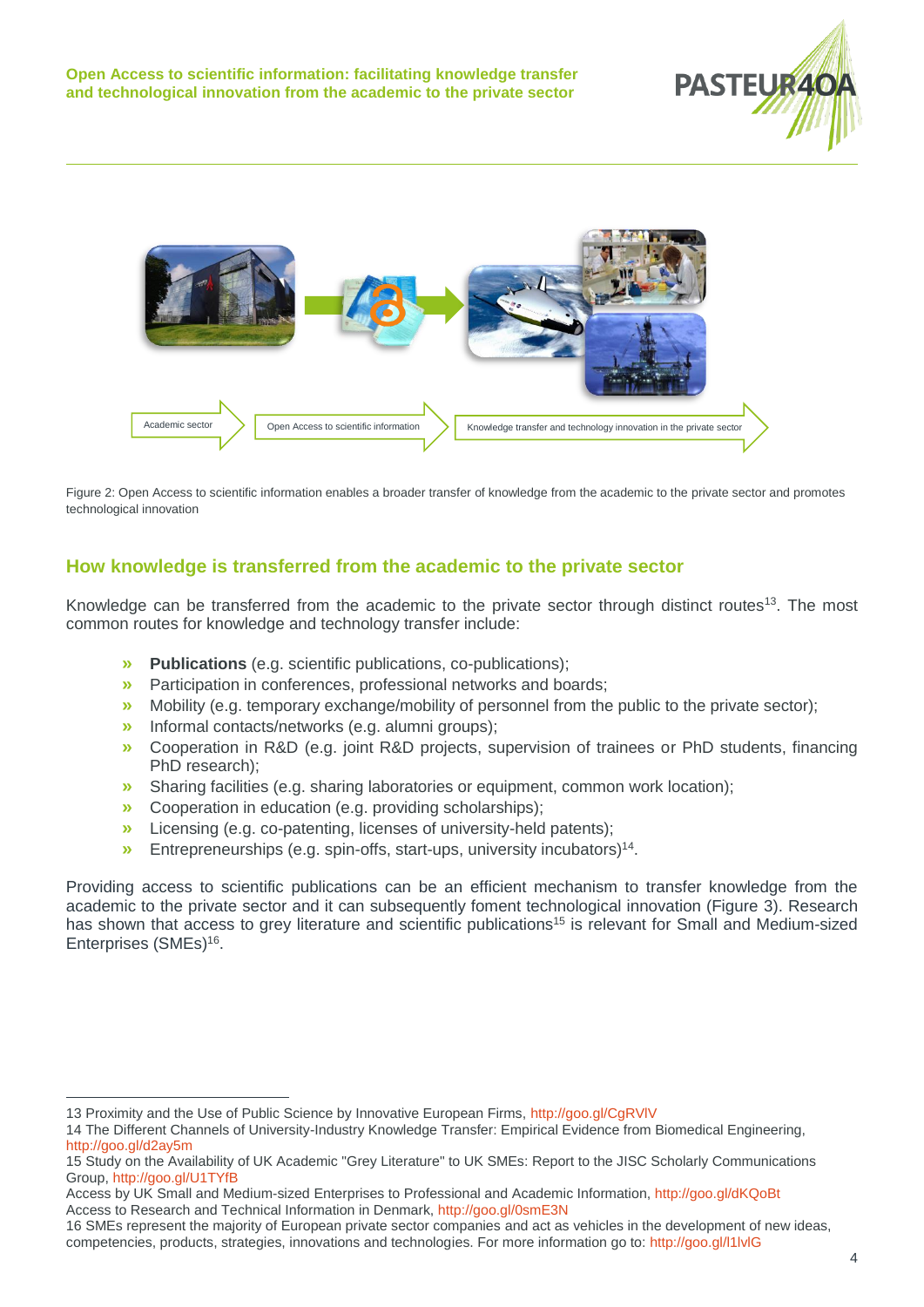



Figure 3: The technology innovation lifecycle<sup>17</sup>.

In 1995, the PACE report on innovation strategies in European large manufacturing and industrial firms showed that for **58.4%** of the survey respondents the most important source for learning about public research were scientific publications<sup>18</sup>. A study on the access to scientific information by UK high technology SMEs showed that respondents considered journal articles and review papers in journals as the most important sources of information<sup>19</sup>. The study also showed that only 2% of respondents had excellent access to research articles, 26% had good access to articles, 56% experienced some difficulties in accessing articles, and 14% had poor access to articles (Table 1).

|                                                                                      | <b>SME<sub>s</sub></b><br>(n=186) | <b>Large companies</b><br>$(n=111)$ | <b>University/College</b><br>$(n=470)$ |
|--------------------------------------------------------------------------------------|-----------------------------------|-------------------------------------|----------------------------------------|
| Excellent (I have access to all the<br>journal articles I need)                      | 2%                                | 7%                                  | 17%                                    |
| Good (I have access to most of the<br>journal articles I need)                       | 26%                               | 39%                                 | 55%                                    |
| Varies (I sometimes have difficulty<br>getting the journal articles I need)          | 56%                               | 37%                                 | 22%                                    |
| Poor (I frequently have difficulty<br>getting the journal articles I need)           | 14%                               | 13%                                 | 4%                                     |
| Very poor (I always have great<br>difficulty getting<br>the journal articles I need) | 3%                                | 3%                                  | 1%                                     |

Table 1 - Level of access to research articles. Source: Access by UK SMEs to Professional and Academic Information.

Similarly, a study on access to research information by Danish knowledge-based SMEs showed that research articles, scientific and technical standards, and product or process technical information were the most important types of information<sup>20</sup>. For 48% of respondents, research articles were a very or extremely important source of information. However, 55% of respondents considered that access to research articles is very, fairly or sometimes difficult.

These and other studies have identified what the major benefits in private sector companies accessing scientific publications are. The key highlights include:

 $\overline{a}$ 17 Adapted from Sagar, A. (2013), Technological Innovation,<http://goo.gl/iUc8Ff>

<sup>18</sup> Arundel, A., Van de Paal, G., Soete, L., 1995. PACE Report: Innovation Strategies of Europe's Largest Firms: Results of the PACE Survey for Information Sources, Public Research, Protection of Innovations, and Government Programmes. Final Report, MERIT, University of Limburg, Maastricht.

<sup>19</sup> Access by UK Small and Medium-sized Enterprises to Professional and Academic Information[, http://goo.gl/ML0on5](http://goo.gl/ML0on5) 20 Access to Research and Technical Information in Denmark, <http://goo.gl/YhkGE9>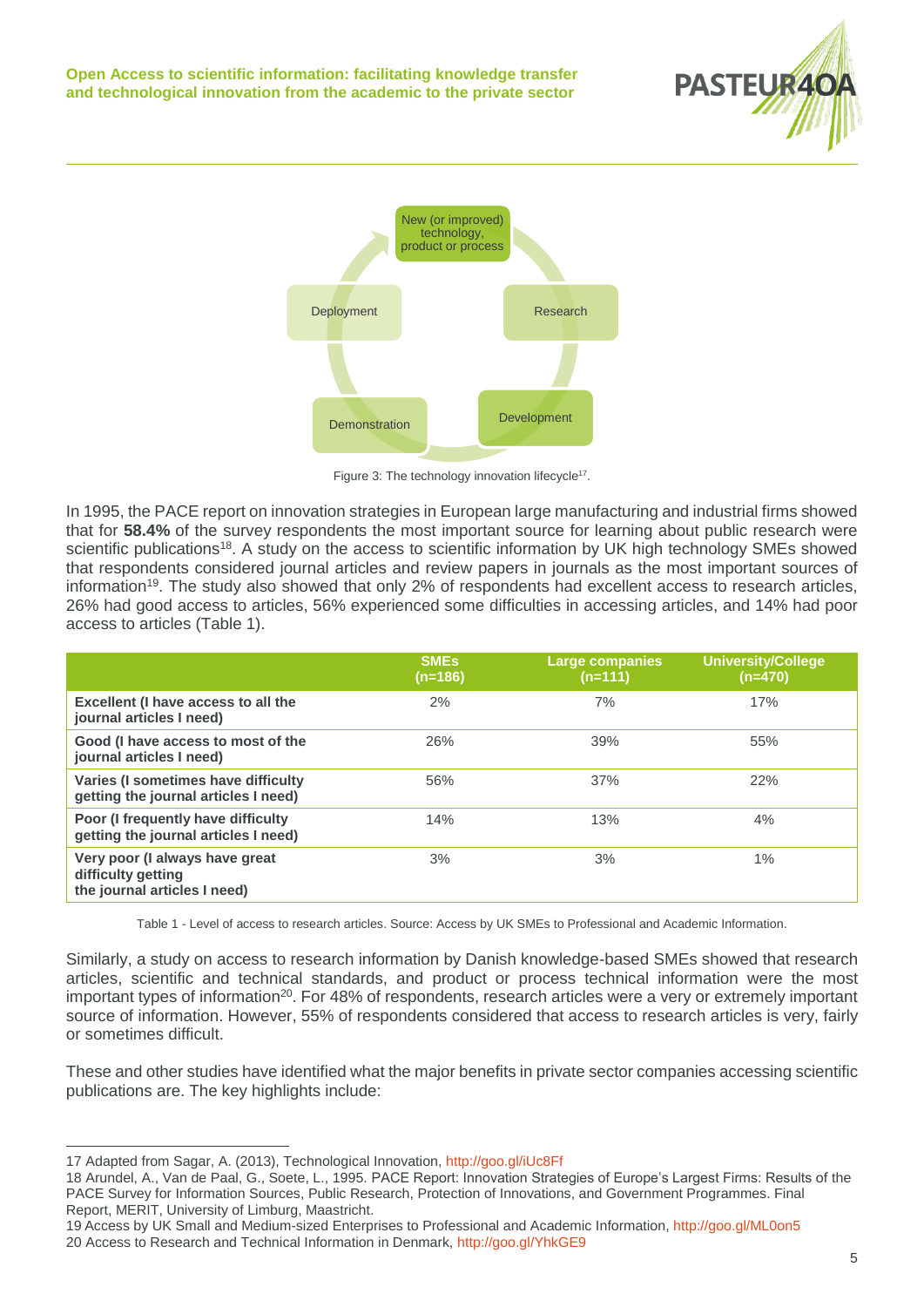

- **» Cost** savings;
- **» Time** savings;
- **»** Better and speedier **product development**;
- **»** Increased product **sales**;
- **»** Better tools to support **problem solving**;
- **»** More information to assist in **addressing customers' requirements**;
- **»** Support in making better and **more informed business decisions**;
- **»** Contribution to the development of **new business ideas** or to expand current areas of work;
- **»** Improvements in **internal work practices**.

However, barriers to access scientific publications still prevail and significantly hinder the potential for further technological innovation to take place in the private sector. The main barriers include:

- **» Access**: the majority of scientific publications are not openly available online and private sector workers often have to use diverse routes to access scientific information<sup>21</sup>;
- **» Costs**: the majority of research articles are not freely available online and the costs to pay per view are high. These costs act as the major barrier to access information;
- **» Licenses**: publishers' licenses act as barriers on how the content of scientific publications can be re-used;
- **» Relevance and value:** in several cases, uninformative and ambiguous abstracts make it difficult to guarantee the relevance of the article and readers purchase articles blindly;
- **» Public or academic libraries:** access via public and academic libraries is often insignificant due to the inexistence of relevant resources in public libraries as well as due to the costs associated to obtain walk-in access to academic libraries;
- **» Discoverability**: uncertainty about how to find specific articles online and how to search for scientific information online effectively;
- **» Time**: considerable amount of time spent trying to find relevant literature on a particular topic online and subsequent time spent in trying to access free full-text versions of the most relevant literature.

*'[I am] a disabled engineer researching gravity and inertia… My research is hampered by one thing alone, paywalls'*

# **The way forward**

 $\overline{a}$ 

In Europe, there are roughly 21 million SMEs in the non-financial business economy<sup>22</sup>. Private sector European companies (including large companies and SMEs) that are R&D-intensive or that perform research-based activities tend to concentrate on the following **sectors of activity**: pharmaceuticals & biotechnology; software & computer services; electronic & electrical equipment; automobiles & parts; chemicals; technology hardware

<sup>21</sup> For instance, by using colleagues personal subscriptions to professional bodies/associations that grant access to some scientific content; by requesting access to articles via associates or collaborators based in universities; by approaching the author to request the full-text version of the article; or by obtaining access to the article via the library where the worker previously worked/studied (access through this route is time limited).

<sup>22</sup> Key Figures on European Business - with a Special Feature on SMEs, <http://goo.gl/E55qzc>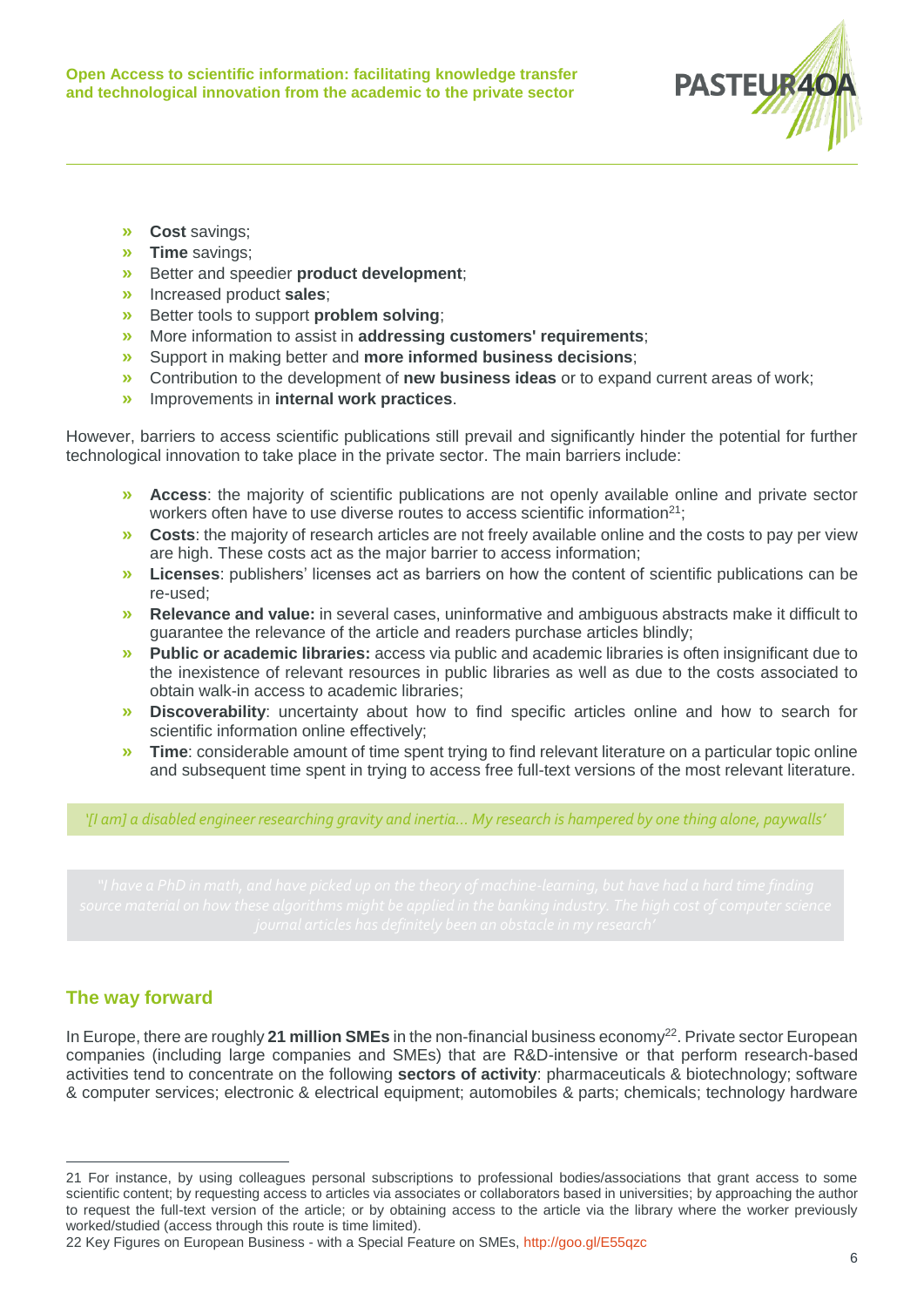

& equipment; and aerospace & defence<sup>23</sup>. Importantly, it is in the **academic disciplines** of science, technology, engineering, mathematics and medicine where the vast majority of peer-reviewed articles are published<sup>24</sup>.

In late 2014, there were **28,100 active peer-reviewed English journals** that collectively published some **2.5 million articles annually.** In October 2015, the Directory of Open Access Journals<sup>25</sup> listed a total of 10,582 **open access journals** (7,691 in English). It is now estimated that 12% of the total articles published annually are made available on open access (including publications on open access or hybrid journals and publications deposited in institutional and subject repositories)<sup>26</sup>. The academic disciplines where most peer-reviewed articles are available on open access include: medicine; biochemistry, genetics and molecular biology; mathematics; earth sciences; chemistry and chemical engineering; engineering; physics and astronomy; and social sciences<sup>27</sup>.

These findings demonstrate that there is scope for academic scientific publications to be consulted and re-used by private sector stakeholders which can ultimately foment technology innovation. On the one hand, there are significant **commonalities** in the areas where academic research is conducted and the industries where the majority of R&D-intensive activities are performed. On the other hand, there is a relative number of peerreviewed articles available on open access that the private sector may not be aware of merely due to difficulties in **discovering** these resources online. Nonetheless, the overwhelming majority of scientific publications are still inaccessible to the private sector as a result of **paywalls**. Such a fact negatively impacts on the possibility for societal, environmental and health challenges to be addressed.

As a result of the potential for knowledge transfer from the academic to the private sector to lead towards technology innovation and job creation as well as to address key societal challenges, European governments and research funders are becoming increasingly committed to ensure that **publicly funded research outputs become freely available online**. For instance, the European Commission aims to 'mak[e] publicly-funded scientific information available online, at no extra cost, to European researchers, innovative industries and citizens<sup>'28</sup>. The Commission supports the principle that a speedier and free access to scientific information brings significant returns on R&D investment 'which has enormous potential for boosting productivity, competitiveness and growth<sup>'29</sup>. In the absence of a swift access to the latest research, firms are taking more time to develop or introduce new products in the market. In the UK, the government reinstated its commitment to ensure that publicly funded research outputs are made freely available online in a report issued in 2014. In the government's view, open access to scientific information 'encourage[s] collaboration and enable[s] SMEs in particular to access more [...] high quality research<sup>'30</sup>. As a result, SMEs become more innovative and productive and there are spillover effects for social well-being and economic growth.

Private sector companies have also expressed that open access to scientific publications is the way forward. For instance, **AppliSci**, a micro-SME that delivers services to pharmaceutical and healthcare companies, has illustrated that 'as a new start business we can't afford to pay for papers. With **open access resources**, this time-consuming and wasteful process is unnecessary'<sup>31</sup> . **Think Associates**, an HR consultancy, has illustrated how open access to scientific publications enables the company to **save costs** in pay per views and how 'access to full text versions of papers would enable […] to make a **more rapid and accurate assessment of a paper's value** and […] avoid wasting time in looking for free alternatives. […] this **saving** in opportunity cost would be in the region of £5,000 per annum<sup>32</sup>. SLR Consulting, an international environmental consultancy, has illustrated that 'the major benefit of Open Access would come through **easier and more immediate access**

 $\overline{a}$ 23 The 2014 EU Industrial R&D Investment Scoreboard, p. 49, <http://goo.gl/KPJrU5>

<sup>24</sup> The STM Report: An Overview of Scientific and Scholarly Journal Publishing,<http://goo.gl/hY8Z8c>

<sup>25</sup> Directory of Open Access Journals[, https://doaj.org/](https://doaj.org/)

<sup>26</sup> The STM Report: An Overview of Scientific and Scholarly Journal Publishing, p. 10, <http://goo.gl/p9t0iU> 27 Ibid, p. 34.

<sup>28</sup> Guidelines on Open Access to Scientific Publications and Research Data in Horizon 2020, p. 4,<http://goo.gl/P9pZq3>

<sup>29</sup> Towards Better Access to Scientific Information: Boosting the Benefits of Public Investments in Research, p. 3, <http://goo.gl/PxtOCY>

<sup>30</sup> BIS Innovation Report 2014: Innovation, Research and Growth, <https://goo.gl/12UG3v>

<sup>31</sup> Benefits to the Private Sector of Open Access to Higher Education and Scholarly Research, p. 20[, http://goo.gl/V1tv6y](http://goo.gl/V1tv6y) 32 Ibid: 20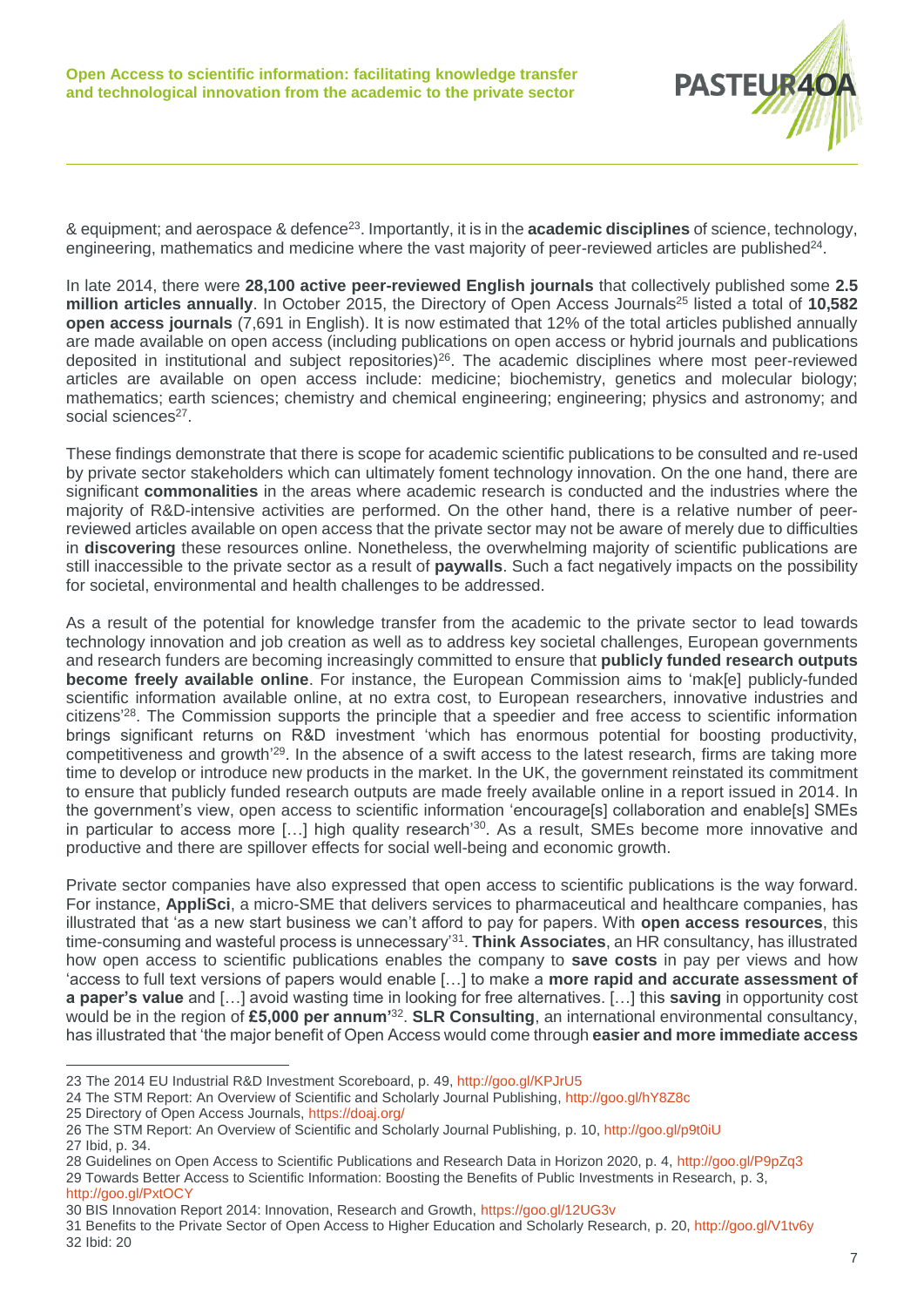

to the full content of papers, saving time and effort in working around payment barrier. Such **savings** could be significant […] around **£100,000 per annum**' 33 .

The **[Open Source Malaria Consortium](http://opensourcemalaria.org/)** is an international collaborative and open source project that 'uses a crowdsourcing model to accelerate drug discovery to fight deadly malaria, by sharing and discussing open data with scientists around the world, in real time'<sup>34</sup>. This project has benefited from contributions from researchers from across the globe and from a combination of synergies resultant from the transfer of knowledge between stakeholders in the academic, governmental and private sectors.

### **Open Science success stories: HIV Self-Test**

The **[HIV Self-Test](https://muhc.ca/newsroom/news/mcgillmuhc-research-team-wins-global-innovation-award-hivsmart-self-screening-strategy-and-app)** project focused on developing 'a strategy based on the synergy of the Internet, an oral fluid-based self-test and a cell phone<sup>'35</sup> to test whether patients have contracted HIV. The project resulted from a perceived global challenge in testing marginalised populations for HIV. By publishing the project's research outputs in Open Access journals, this information has contributed to enhance a speedier dissemination of the research findings, to inform a widespread 'uptake of new knowledge' and to improve patients' health. This project has benefited healthcare workers and policymakers worldwide and contributed to interactions with the private sector.

### **Steps towards widening the access to scientific information**

Some of the practical steps that universities and the private sector can take to further advance open access to scientific information include:

### Universities:

- **» Access and discoverability**: provide information in the university's Open Access web pages that is targeted to the private sector and that explains what is open access, what are open access repositories, how the repositories can be found, what resources can be consulted in the repositories, and what academic disciplines they cover;
- **» Advice and support**: establish a point of contact in the university for private sector stakeholders to contact with any queries on how to access scientific publications and the institutional repository;
- **» Promotion of scientific information**: create a portfolio of research conducted in different academic disciplines in the university, highlight the value of such research is and what research outputs are available for private sector stakeholders to consult and re-use. The development of academic research portfolios can be done in collaboration between academic librarians and the universities' knowledge transfer centres or business/enterprise centres.

### Private sector:

**» Engage**: explore routes to engage with and build trust with universities;

 $\overline{a}$ 

<sup>33</sup> Ibid: 20

<sup>34</sup> Accelerating Science Award Program: Accelerating Impact, p. 14-15[, http://goo.gl/UvUVQr](http://goo.gl/UvUVQr)

<sup>35</sup> Accelerating Science Award Program: Accelerating Impact, p. 16-17,<http://goo.gl/UvUVQr>